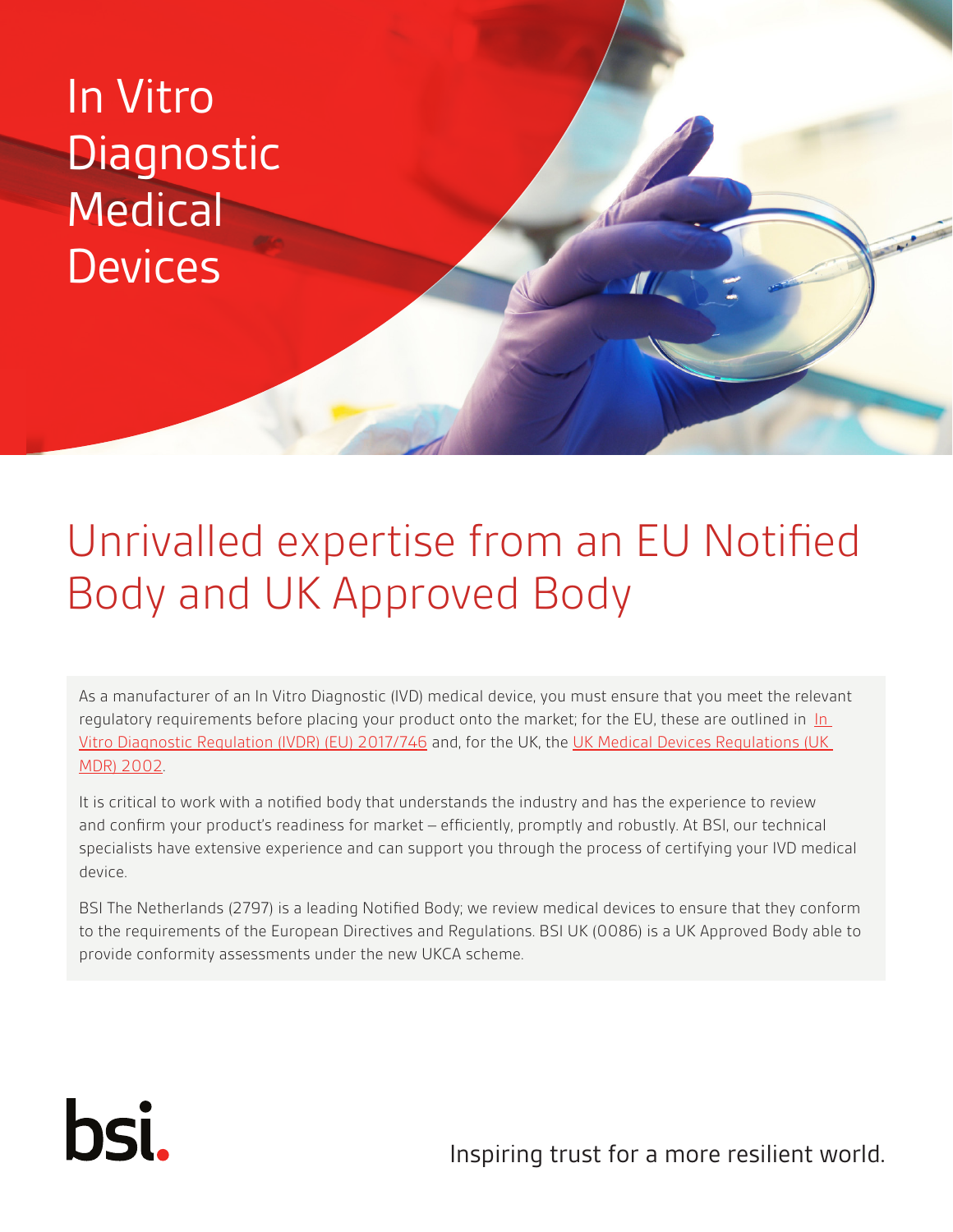### **Defining IVD medical devices**

#### An IVD medical device is defined in the EU IVDR as:

"any medical device which is a reagent, reagent product, calibrator, control material, kit, instrument, apparatus, piece of equipment, software or system, whether used alone or in combination, intended by the manufacturer to be used in vitro for the examination of specimens, including blood and tissue donations, derived from the human body…"

The definition then outlines the principle or sole purpose of these devices. In addition, an IVD medical device must have a medical application or purpose. For more clarity on the definition of IVD medical devices, please refer to the IVDR (EU) 2017/746.

"One of the most significant changes introduced by the EU IVDR is the level of oversight from the notified bodies and third parties. Many IVD medical devices currently on the market in Europe under the In Vitro Diagnostic Directive (IVDD) are self-certified and notified body involvement isn't required. This changes significantly under the IVDR with the majority (an estimated 90%) of IVD medical devices subject to notified body conformity assessment before being brought on to the EU market."

#### **Dr Erica Conway** *Global Head of IVD, BSI Medical Devices*

### **Meet our experienced IVD team**

Our IVD team has a broad range of industry and regulatory experience, including product design and development, manufacturing, testing and regulatory expertise, and is able to offer CE certification under the EU IVDR and UKCA certification under the UK MDR (2002).

Our IVD technical specialists are product experts in their respective fields. With an average of over 20 years' experience, they have undergone rigorous regulatory training.



#### From the experts

For EU IVDR applications, have your IVD device portfolio well-organized (preferably around "what is a device" according to how you are going to assign Basic UDI-DI and UDI-DI) and understand your transition strategy. Requirements for Technical Documentation are defined in Annex II and Annex III of the IVDR – use this and our helpful [IVDR Best Practices Guidelines](https://www.bsigroup.com/globalassets/meddev/localfiles/en-us/brochures/bsi-md-ivd-best-practice-documentation-submissions.pdf) to work on your Technical Documentation against the new requirements.

#### **Examples of products we cover**

- **•** Blood glucose monitors
- **•** Cancer diagnostics
- **•** Clinical chemistry assays
- **•** Companion diagnostics
- **•** Devices for blood grouping
- **•** Devices for the detection of infectious agents
- **•** Devices for human genetic testing
- **•** Devices for tissue typing
- **•** Immunoassays
- **•** PCR assays including next generation sequencing panels
- **•** Self-tests and near-patient testing devices

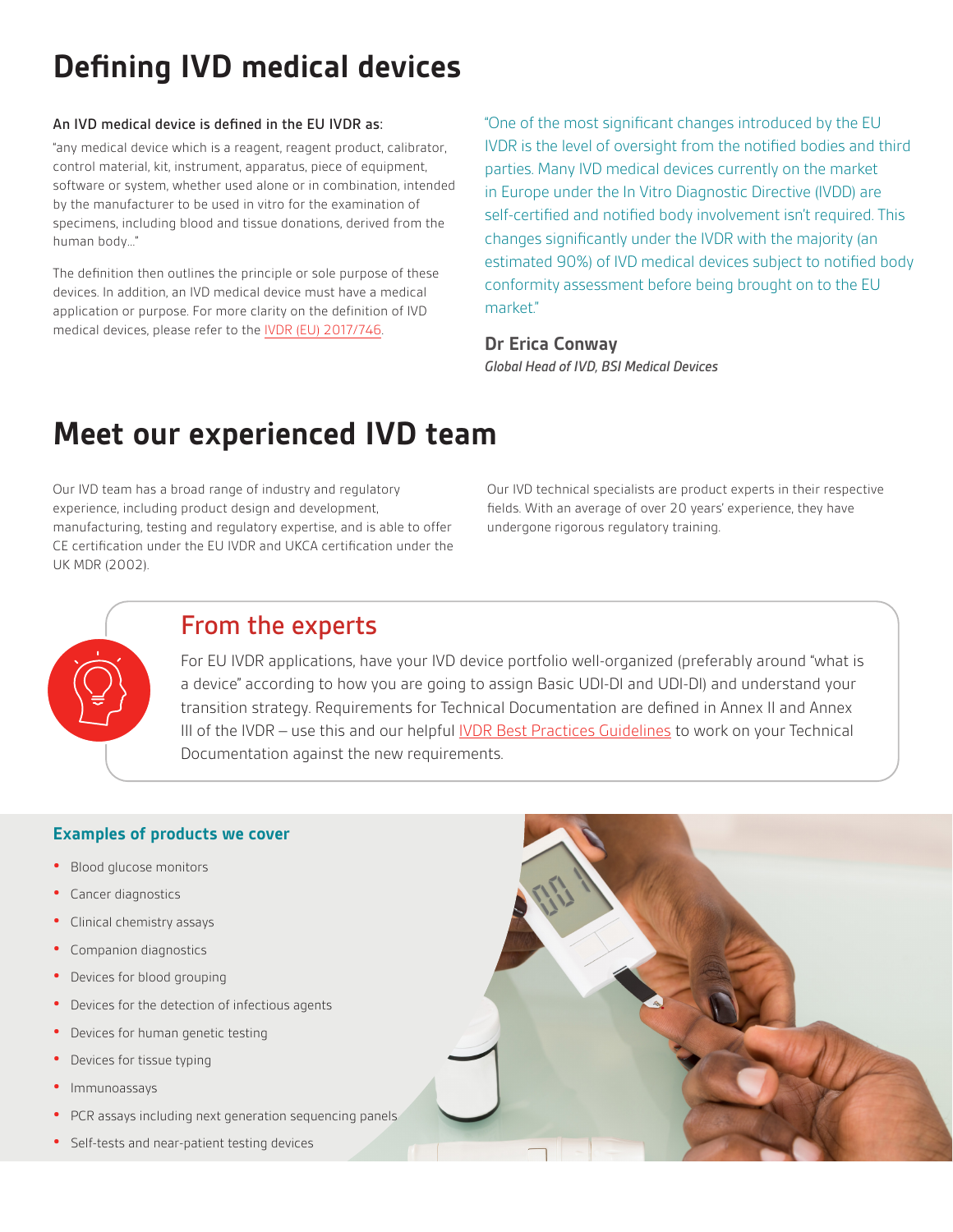### **Reasons to work with BSI Medical Devices**

#### **Experience and product expertise**

The benefits of having experienced, professional and wellqualified technical specialists cannot be overstated in the complex and ever-changing medical device industry. BSI Medical Devices has a team of more than 750; within that team are our technical experts with experience encompassing the full range of medical devices and management system standards **BSI is a global network of over:**



#### **Focus on service**

Clients work with us because we understand the challenges medical device manufacturers face in bringing compliant products to market efficiently and safely. We offer a range of flexible product review services providing you with efficient **Standard Onsite Dedicated Standard Onsite Dedicated** pathways to bring your product to market.

#### **Global market access**

We are a global organization, trusted and recognized around the world. BSI The Netherlands (2797) is a leading Notified Body; we review medical devices to ensure that they conform to the requirements of the European Directives and Regulations. BSI UK (0086) is a UK Approved Body able to provide conformity assessments under the new UKCA scheme.

#### **Confidence and robust reviews**

Our comprehensive review process combined with our worldleading medical device and regulatory experience will ensure that your conformity assessment process is both efficient and robust.

#### **Passion for patient safety**

Our mission is to ensure patient safety while supporting timely access to global medical device technology. We strive to set the global standard in thorough, responsive, robust conformity assessments, evaluations and certifications.

### The Product Lifecycle: when to consider clinical and regulatory requirements

An understanding of the complex clinical and regulatory requirements early in the product lifecycle could ensure you gain the competitive advantage needed to bring your product to market. Consolidated clinical and regulatory planning will assist you in maximizing resources and reducing the risk of costly redevelopments later in the lifecycle. [Visit our website](https://www.bsigroup.com/en-US/medical-devices/our-services/product-lifecycle/) for more information about the product lifecycle.



### **How can BSI support your IVD medical device launch?**

#### **Be prepared**

In the competitive medical device marketplace, ensuring that product development meets all regulatory requirements is essential. We provide guidance and training to support you through the application process.

#### **Worldwide access**

We offer a wide range of proven regulatory and quality management programs that work together for full international compliance. Our Quality Management System (QMS) solutions include ISO 13485, ISO 9001, ISO 14001 and many more.

We are a recognized Certification Body in Hong Kong, Japan, Malaysia, Singapore and Taiwan, and a recognized MDSAP Auditing Organization for all participating Regulatory Authorities.

#### **Seamless transfer to BSI**

We can offer a seamless service with comprehensive support and the absolute minimum level of disruption.

#### **Certification support and additional services**

We offer continual support throughout the certification process and beyond; we also offer:

- **• access to more than 34,000 standards** and related products, as well as online guidance documents
- **• expert training** delivered online or face-to-face, either in-house or through our public training courses
- **• regulatory updates** and a newsletter service focusing on industry changes, helping you to plan for the future
- **• webinars** delivered by our experts on complex regulatory issues
- **• comprehensive whitepapers** providing the latest insights on key industry topics